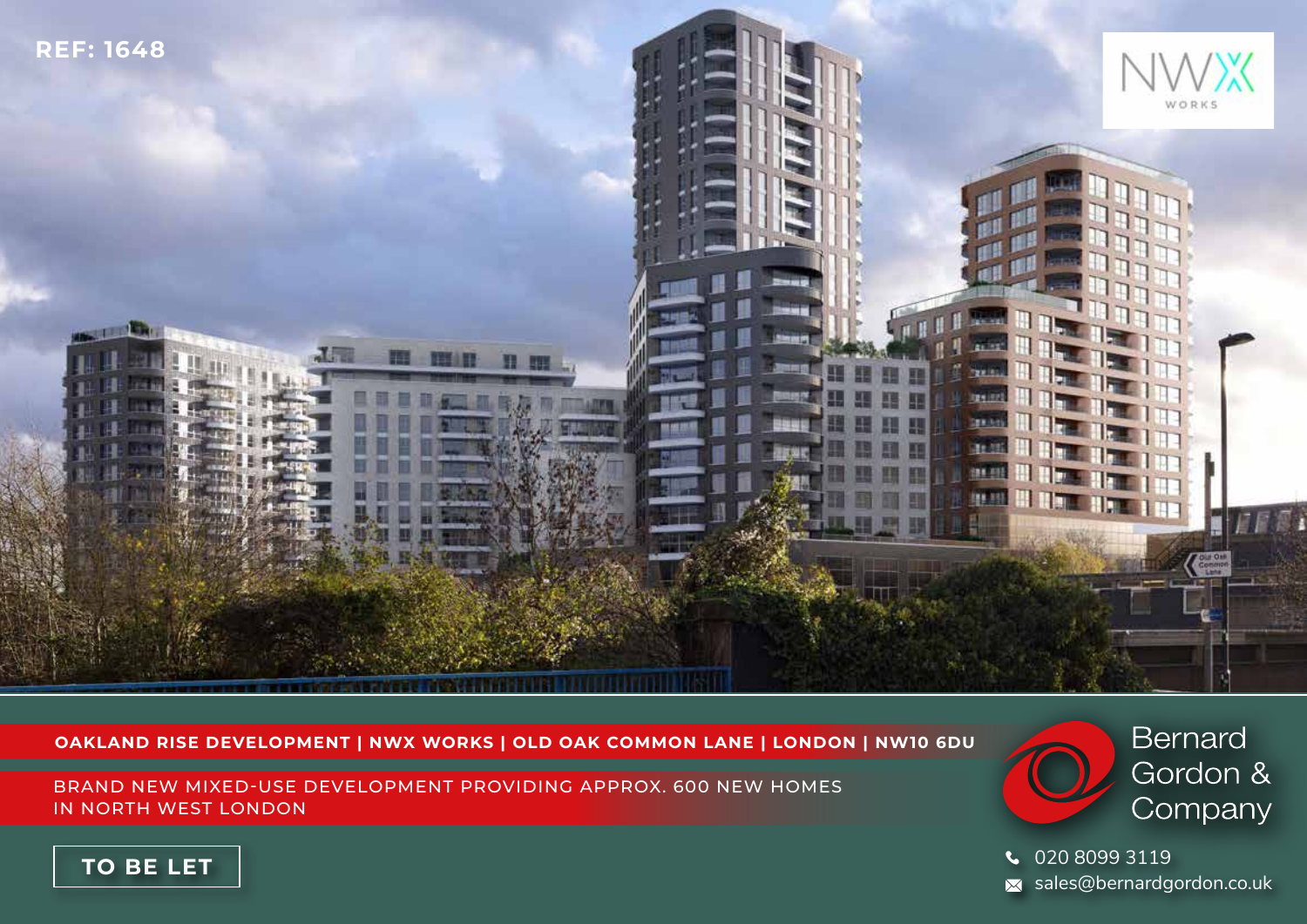### **OVERVIEW**

Brand new mixed-use development providing approx. 600 new homes in North West London.

NWX Works provides approx. 50,000 sq ft of commercial space over ground and first floors, with approx. 26,000 sq ft available as a number of units in 'Block B'.

Commercial space has been designed to specifically incorporate a day nursery, gym, and medical users.

Other uses within class E or F1 will also be considered including fitness studios, health centres, educational facilities, offices etc.

Sizes can be flexible and units will be offered in shell and core condition ready for occupiers fit out.

3 minute walk to new Crossrail Station when open in 2026.

New FR&I leases available, rent upon application.

Subject to contract.



**<sup>2</sup> CONTACT THE TEAM ON: 020 8099 3119 sales@bernardgordon.co.uk**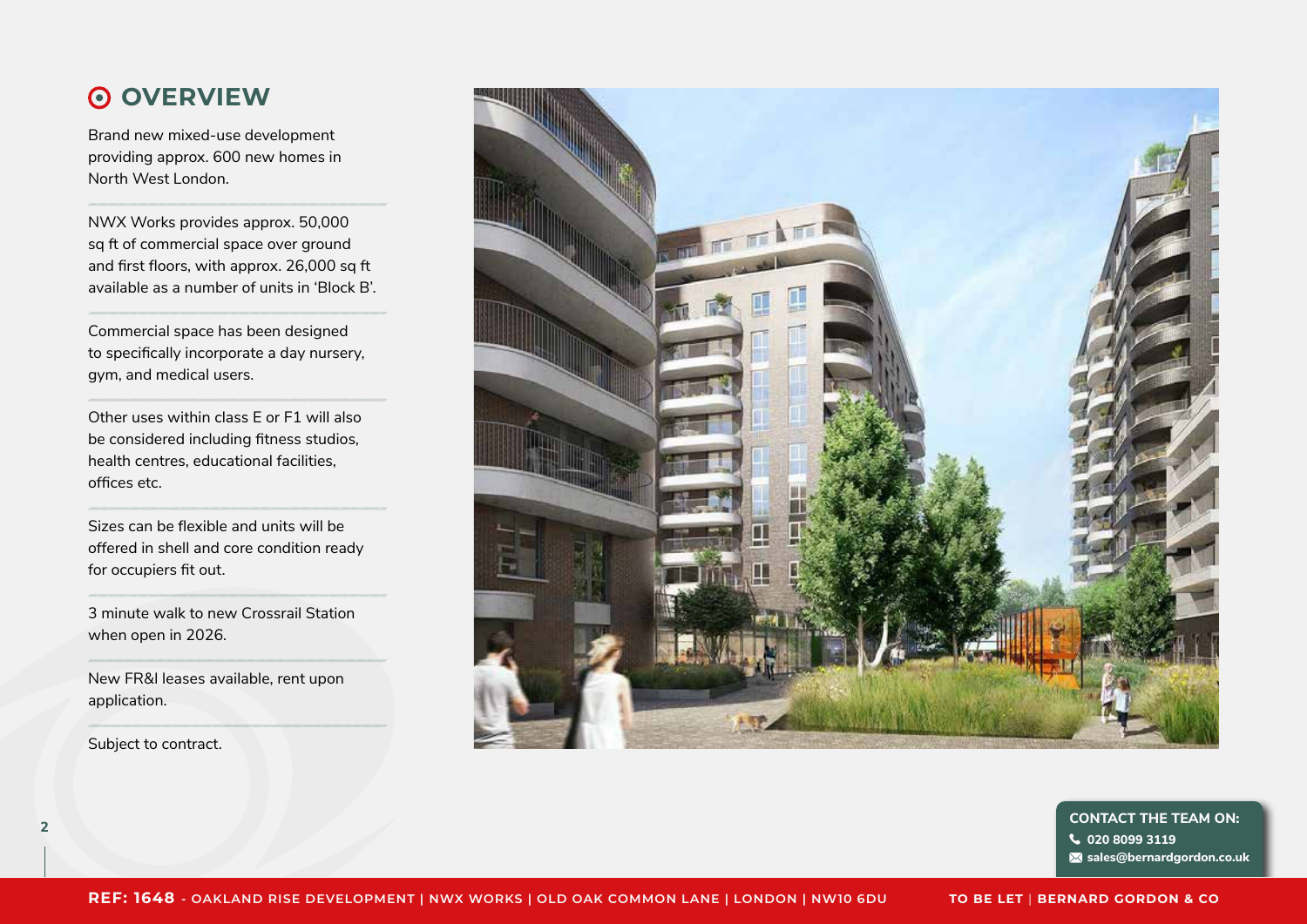### **LOCATION**

NWX Works/Oaklands Rise Development is situated on Old Oak Common Lane, in and around Willesden Junction/ Acton in North West /West London. It forms part of a huge regeneration to the area which will provide in total approx. 25,000 new homes, over 650 Hectares of land, as well as a large amount of commercial space (known as NWX Works), and the introduction of the brand-new Old Oak Common Crossrail Station. NWX Works is the commercial element to the development and the first stages of the huge regeneration to be built, provide approx. 50,000 sq ft of commercial space with approx. 600 new homes above and surrounding.

The development is within approx. 10 minute walk of both Willesden Junction Overground Station as well as North Acton Underground Station with access to Westfield London in 10 minutes, Oxford Circus in 18 minutes and Euston in 20 minutes.

HS2's Old Oak Common Station will be within a 3 minute walk of the site and will offer unrivalled connectivity with 14 new platforms:- 6 HS2 platforms offering services to the North and Midlands, 4 Crossrail (Elizabeth Line) platforms and 4 conventional rail platforms serving Wales and the South West. It is likely 250,000 passengers will be using the station daily making this a major hotspot for London and will be the catalyst to the huge regeneration within the area when it opens in 2026.

This is a unique opportunity to get in early to an area undergoing unrivalled regeneration culminating in one of London's trendiest and most desirable places to live/work.



**<sup>3</sup> CONTACT THE TEAM ON: 020 8099 3119 sales@bernardgordon.co.uk**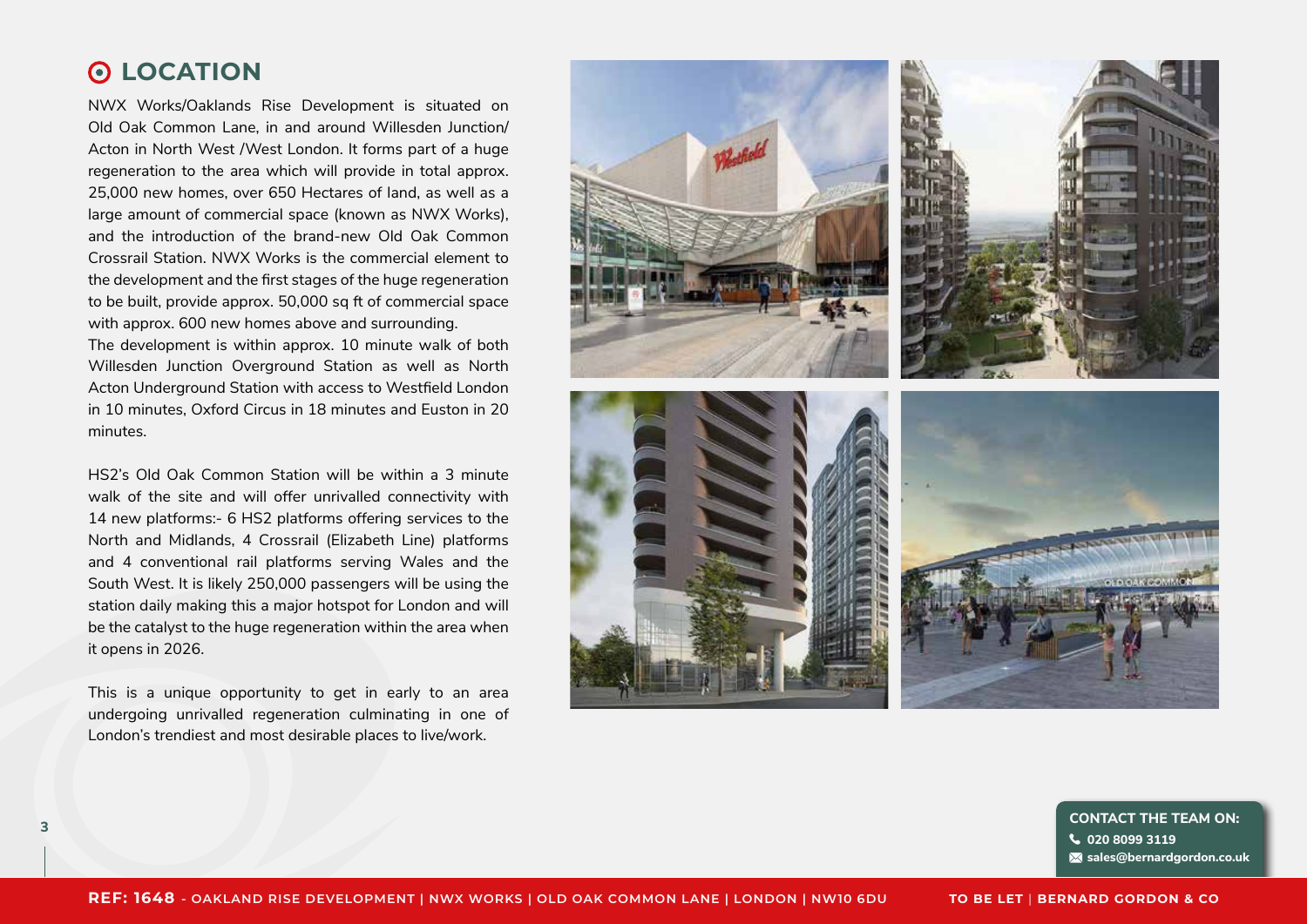## **O THE PROPERTY**

NWX Works offers approx. 50,000 sq ft of commercial space within Block A and Block B of the initial stages of the Oaklands Rise Development. The two blocks offer eye-catching modern architecture at its most agile. Block B has been built with a heavy focus on the 'alternative' market, with residential units on the upper floors and flexible mixed-use units on ground and mezzanine, attracting a host of users including day nursery, medical, gym and others. Block B provides approx. 26,000 sq ft and has been split into a number of units which can be flexible in size dependent upon terms agreed. The completion of these units is due early 2022. Bernard Gordon & Co are instructed to find occupiers for 3 units, though further interest from use class E operators (or use class F1 subject to planning) are invited for any of the other commercial units.

### **Day Nursery Unit:**

The day nursery unit has a ground floor entrance with majority of the space on the first floor. The unit currently provides approx. 8,000 sq ft but can be divided should any user require less space. There is natural light throughout and a terrace area for exclusive use of the nursery as a playground.



**4**

**Gym Unit:**

The unit demised for a gym can be flexible in terms of size providing approx. 4,000 sq  $ft - 12,000$  sq ft over ground and first floors. The unit is well lit throughout with signage opportunities at the front. There are currently double heighted ceilings which are to be split to provide a mezzanine floor, though landlords are open to discussions to provide double heights in some areas if required.



Indicative floor plan

#### **Medical Unit:**

The unit demised for medical use is situated on the ground floor and comprises approx. 3,250 sq ft, with a central courtyard of approx. 380 sq ft. It is a self-contained unit with a private entrance on one side, and access via a communal corridor from the other side of the building. The unit is in shell and core condition with good ceiling heights.



Indicative floor plan

Interest is invited from a host of occupiers for these units as well as further commercial space within Block B, further information is available upon request. Indicative floor plan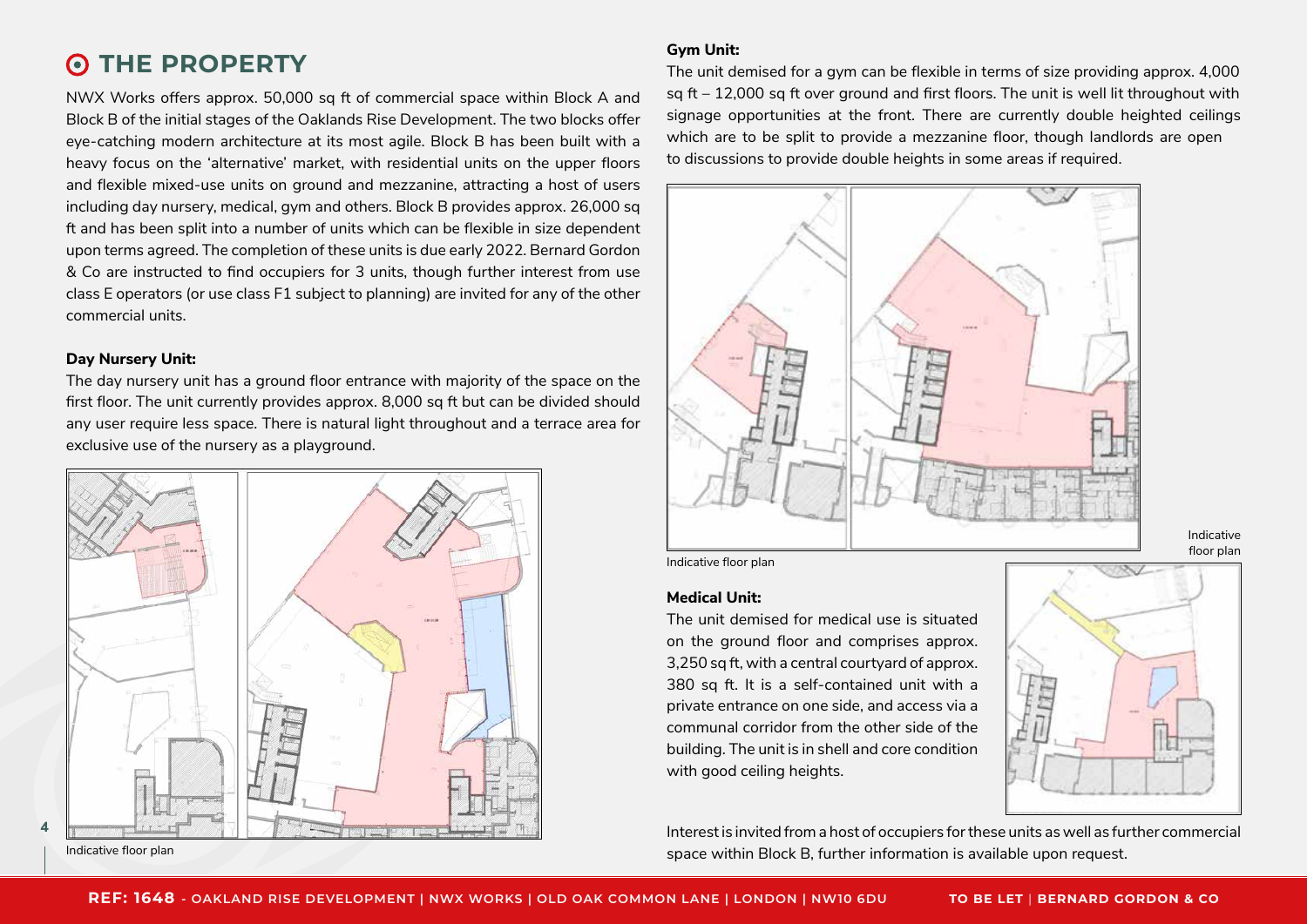## **PLANNING**

I am advised all commercial units have planning permission for Use Class E. It is deemed ideal for a number of uses including gym/fitness studio, medical, health, offices etc. Offers for other uses will be considered on a subject to planning basis.

**NOTE:** As from 1st September 2020 the use class order has been redefined and the commercial element of this property now falls into category E.

# **VAT**

We are advised the property is elected for VAT.

# **POSSESSION**

Vacant possession will be available from 2022

# **O SERVICE CHARGE**

TBC.

# **O** BUSINESS RATES

TBC.

# **EPC**

In hand.

# **O** RENT

New FR&I leases available with terms to be agreed, rent upon application, subject to contract.

# **COSTS**

Each party to be responsible for their own legal and professional costs.

# **O HOLDING DEPOSIT**

Tenants wishing to secure this property may be required to pay a holding deposit to Bernard Gordon & Co of £5000. This deposit is not refundable except if the landlord withdraws, clear title cannot be proved, or the tenant's references are not acceptable to the landlord. In addition the holding deposit is not refundable in the event that a prospective tenant fails to exchange/ complete after a reasonable period following the submission of the legal documentation or if the tenant does not exchange/complete on or before set/ agreed deadlines for exchange/completion. This deposit is held in our clients account until completion.



 $\mathbf{S}$  **CONTACT THE TEAM ON: 020 8099 3119 sales@bernardgordon.co.uk**